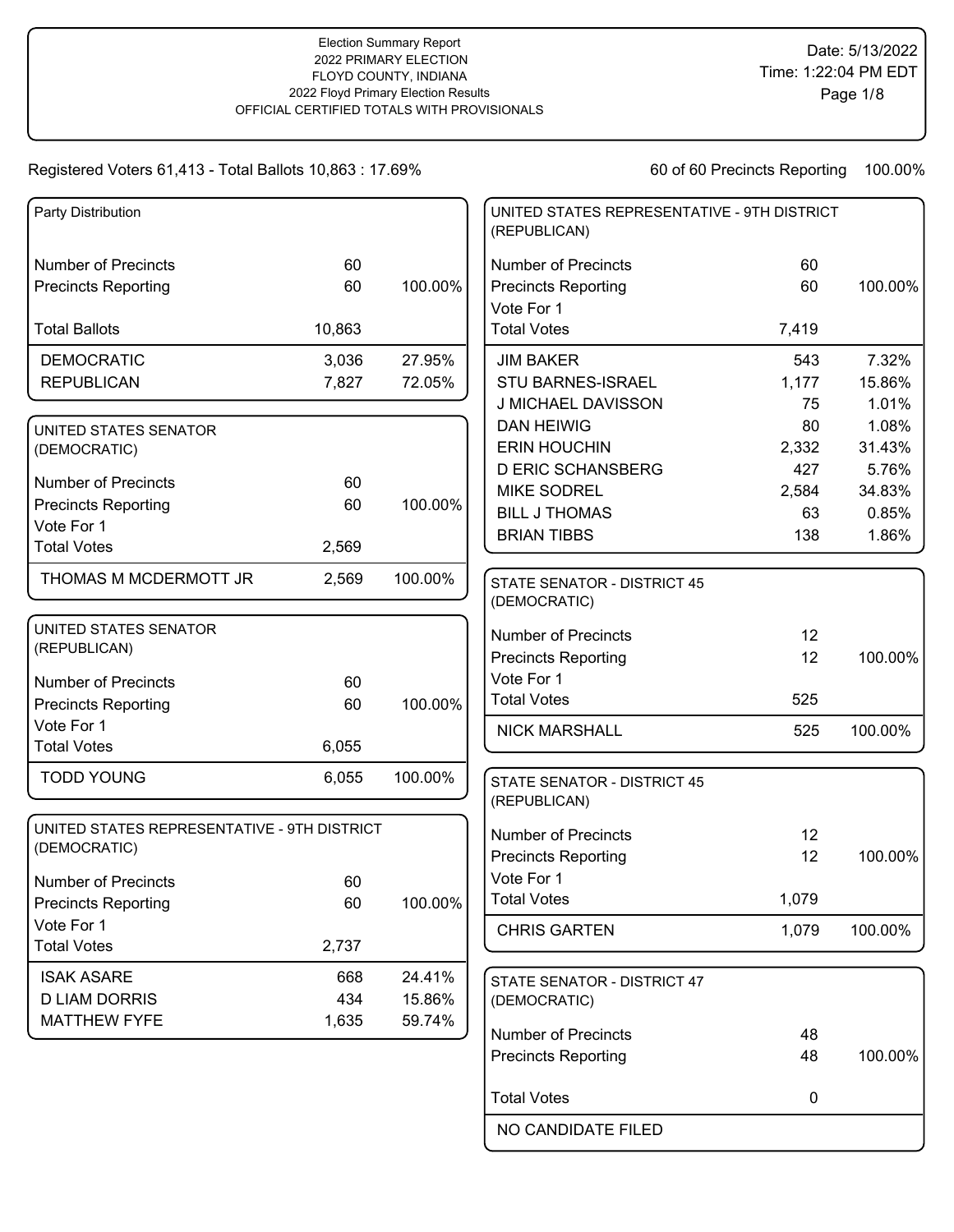| STATE SENATOR - DISTRICT 47<br>(REPUBLICAN) |       |         | STATE REPRESENTATIVE - DISTRICT 71<br>(REPUBLICAN) |              |         |
|---------------------------------------------|-------|---------|----------------------------------------------------|--------------|---------|
| <b>Number of Precincts</b>                  | 48    |         | <b>Number of Precincts</b>                         | 1            |         |
| <b>Precincts Reporting</b>                  | 48    | 100.00% | <b>Precincts Reporting</b>                         | $\mathbf{1}$ | 100.00% |
| Vote For 1                                  |       |         | Vote For 1                                         |              |         |
| <b>Total Votes</b>                          | 5,797 |         | <b>Total Votes</b>                                 | 19           |         |
| <b>KEVIN BOEHNLEIN</b>                      | 3,604 | 62.17%  | <b>SCOTT HAWKINS</b>                               | 19           | 100.00% |
| <b>GARY BYRNE</b>                           | 2,193 | 37.83%  |                                                    |              |         |
| STATE REPRESENTATIVE - DISTRICT 70          |       |         | STATE REPRESENTATIVE - DISTRICT 72<br>(DEMOCRATIC) |              |         |
| (DEMOCRATIC)                                |       |         | <b>Number of Precincts</b>                         | 50           |         |
| <b>Number of Precincts</b>                  | 9     |         | <b>Precincts Reporting</b>                         | 50           | 100.00% |
| <b>Precincts Reporting</b>                  | 9     | 100.00% | Vote For 1                                         |              |         |
| Vote For 1                                  |       |         | <b>Total Votes</b>                                 | 2,340        |         |
| <b>Total Votes</b>                          | 362   |         | <b>KEIL L ROARK</b>                                | 2,340        | 100.00% |
| <b>JASON JOE SHEMANSKI</b>                  | 362   | 100.00% |                                                    |              |         |
| STATE REPRESENTATIVE - DISTRICT 70          |       |         | STATE REPRESENTATIVE - DISTRICT 72<br>(REPUBLICAN) |              |         |
| (REPUBLICAN)                                |       |         | <b>Number of Precincts</b>                         | 50           |         |
| <b>Number of Precincts</b>                  | 9     |         | <b>Precincts Reporting</b>                         | 50           | 100.00% |
| <b>Precincts Reporting</b>                  | 9     | 100.00% | Vote For 1                                         |              |         |
| Vote For 1                                  |       |         | <b>Total Votes</b>                                 | 6,015        |         |
| <b>Total Votes</b>                          | 1,217 |         | EDWARD D (ED) CLERE                                | 3,021        | 50.22%  |
| <b>KAREN ENGLEMAN</b>                       | 1,217 | 100.00% | <b>JACKIE BRIGHT GRUBBS</b>                        | 2,208        | 36.71%  |
|                                             |       |         | THOMAS M (TOM) JONES                               | 786          | 13.07%  |
| STATE REPRESENTATIVE - DISTRICT 71          |       |         |                                                    |              |         |
| (DEMOCRATIC)                                |       |         | JUDGE OF THE CIRCUIT COURT - 52ND JUDICIAL CIR.    |              |         |
| <b>Number of Precincts</b>                  | 1     |         | (DEMOCRATIC)                                       |              |         |
| <b>Precincts Reporting</b>                  | 1     | 100.00% | <b>Number of Precincts</b>                         | 60           |         |
| Vote For 1                                  |       |         | <b>Precincts Reporting</b>                         | 60           | 100.00% |
| <b>Total Votes</b>                          | 31    |         | Vote For 1                                         |              |         |
| <b>RITA FLEMING</b>                         | 31    | 100.00% | <b>Total Votes</b>                                 | 2,786        |         |
|                                             |       |         | DANA EBERLE-PEAY                                   | 2,786        | 100.00% |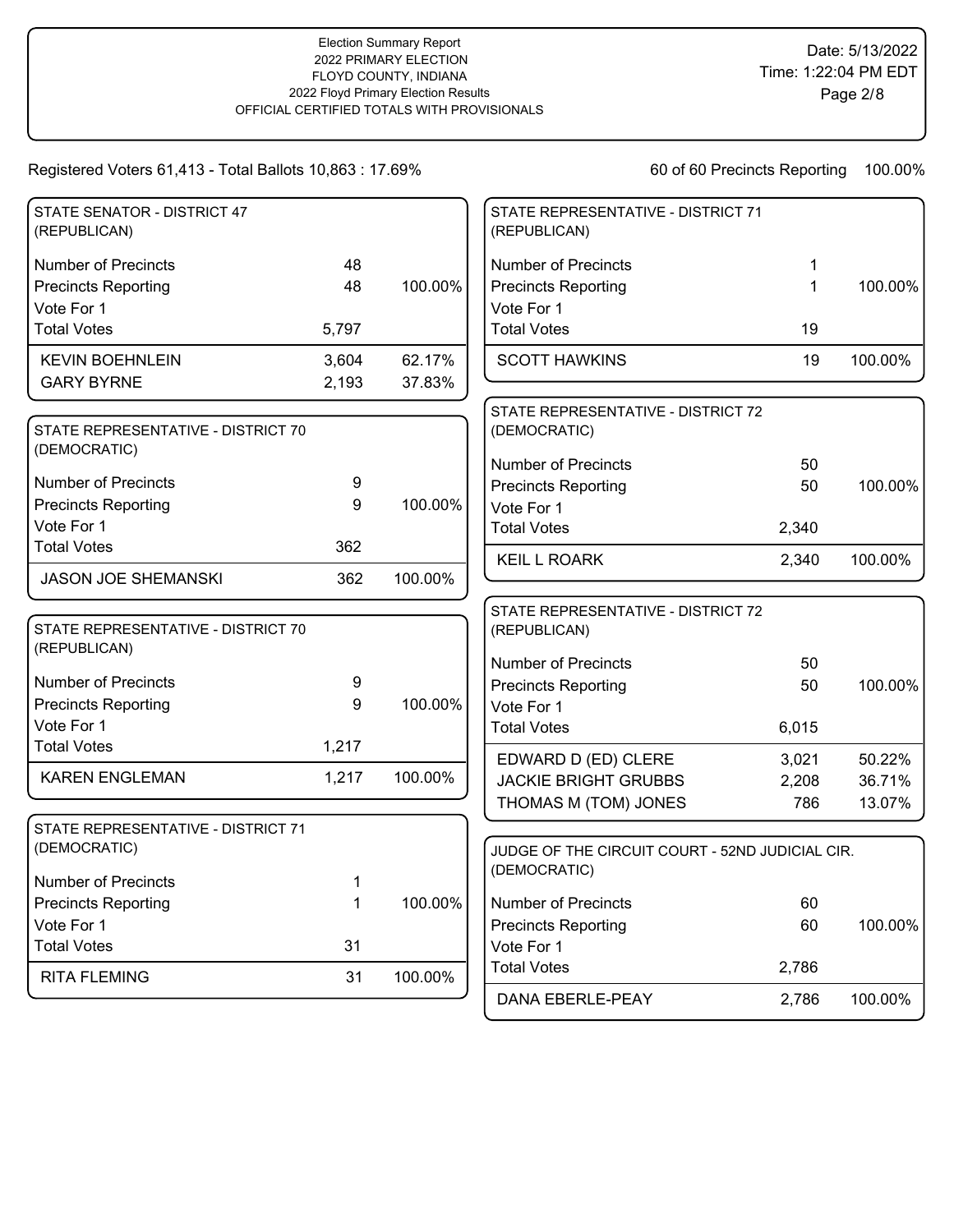| Registered Voters 61,413 - Total Ballots 10,863 : 17.69%        |       |         |                                       | 60 of 60 Precincts Reporting | 100.00% |
|-----------------------------------------------------------------|-------|---------|---------------------------------------|------------------------------|---------|
| JUDGE OF THE CIRCUIT COURT - 52ND JUDICIAL CIR.<br>(REPUBLICAN) |       |         | <b>COUNTY AUDITOR</b><br>(DEMOCRATIC) |                              |         |
| <b>Number of Precincts</b>                                      | 60    |         | <b>Number of Precincts</b>            | 60                           |         |
| <b>Precincts Reporting</b>                                      | 60    | 100.00% | <b>Precincts Reporting</b>            | 60                           | 100.00% |
| Vote For 1                                                      |       |         |                                       |                              |         |
| <b>Total Votes</b>                                              | 6,405 |         | <b>Total Votes</b>                    | 0                            |         |
| <b>JUSTIN BROWN</b>                                             | 6,405 | 100.00% | NO CANDIDATE FILED                    |                              |         |
| PROSECUTING ATTORNEY<br>(DEMOCRATIC)                            |       |         | <b>COUNTY AUDITOR</b><br>(REPUBLICAN) |                              |         |
| <b>Number of Precincts</b>                                      | 60    |         | <b>Number of Precincts</b>            | 60                           |         |
| <b>Precincts Reporting</b>                                      | 60    | 100.00% | <b>Precincts Reporting</b>            | 60                           | 100.00% |
|                                                                 |       |         | Vote For 1                            |                              |         |
| <b>Total Votes</b>                                              | 0     |         | <b>Total Votes</b>                    | 6,147                        |         |
| NO CANDIDATE FILED                                              |       |         | AMANDA M PAHMEIER                     | 2,409                        | 39.19%  |
|                                                                 |       |         | <b>DIANA M TOPPING</b>                | 3,738                        | 60.81%  |
| PROSECUTING ATTORNEY<br>(REPUBLICAN)                            |       |         | <b>COUNTY SHERIFF</b><br>(DEMOCRATIC) |                              |         |
| <b>Number of Precincts</b>                                      | 60    |         |                                       |                              |         |
| <b>Precincts Reporting</b>                                      | 60    | 100.00% | <b>Number of Precincts</b>            | 60                           |         |
| Vote For 1                                                      |       |         | <b>Precincts Reporting</b>            | 60                           | 100.00% |
| <b>Total Votes</b>                                              | 6,473 |         | Vote For 1                            |                              |         |
| <b>CHRIS LANE</b>                                               | 6,473 | 100.00% | <b>Total Votes</b>                    | 2,748                        |         |
|                                                                 |       |         | <b>DARRELL W MILLS</b>                | 2,748                        | 100.00% |
| <b>CIRCUIT COURT CLERK</b><br>(DEMOCRATIC)                      |       |         | <b>COUNTY SHERIFF</b><br>(REPUBLICAN) |                              |         |
| <b>Number of Precincts</b>                                      | 60    |         |                                       |                              |         |
| <b>Precincts Reporting</b>                                      | 60    | 100.00% | <b>Number of Precincts</b>            | 60                           |         |
|                                                                 |       |         | <b>Precincts Reporting</b>            | 60                           | 100.00% |
| <b>Total Votes</b>                                              | 0     |         | Vote For 1                            |                              |         |
| NO CANDIDATE FILED                                              |       |         | <b>Total Votes</b>                    | 7,605                        |         |
|                                                                 |       |         | <b>STEVE BUSH</b>                     | 4,013                        | 52.77%  |
| <b>CIRCUIT COURT CLERK</b><br>(REPUBLICAN)                      |       |         | <b>SAM SARKISIAN</b>                  | 3,592                        | 47.23%  |
| <b>Number of Precincts</b>                                      | 60    |         |                                       |                              |         |
| <b>Precincts Reporting</b>                                      | 60    | 100.00% |                                       |                              |         |
| Vote For 1                                                      |       |         |                                       |                              |         |
| <b>Total Votes</b>                                              | 6,334 |         |                                       |                              |         |
| <b>DANITA BURKS</b>                                             | 6,334 | 100.00% |                                       |                              |         |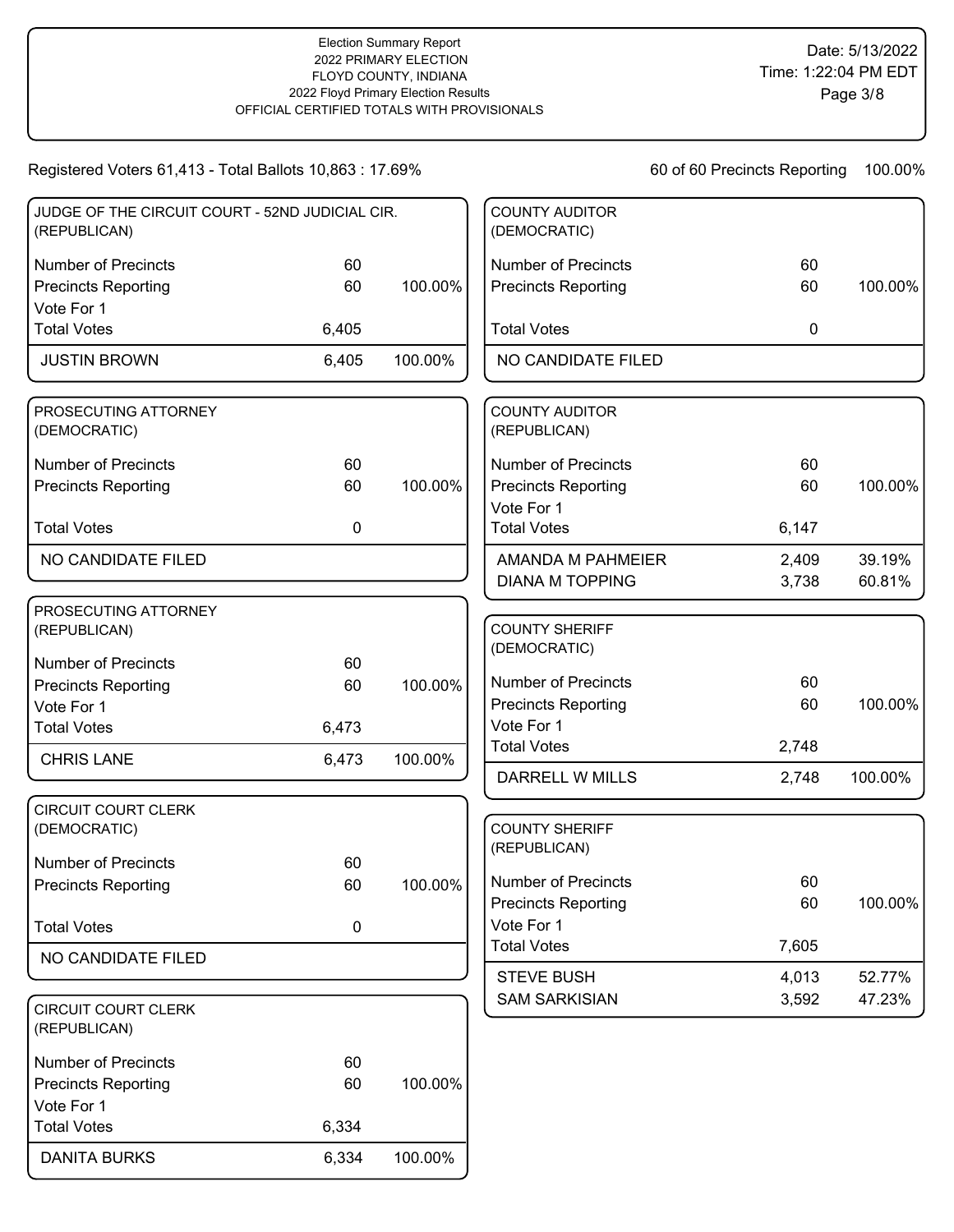|       |                                                 | COUNTY COUNCIL MEMBER - DISTRICT 1<br>(DEMOCRATIC) |                                                                                                                                                                                                                                   |                                                 |
|-------|-------------------------------------------------|----------------------------------------------------|-----------------------------------------------------------------------------------------------------------------------------------------------------------------------------------------------------------------------------------|-------------------------------------------------|
| 60    |                                                 | <b>Number of Precincts</b>                         | 15                                                                                                                                                                                                                                |                                                 |
| 60    | 100.00%                                         | <b>Precincts Reporting</b>                         | 15                                                                                                                                                                                                                                | 100.00%                                         |
|       |                                                 | Vote For 1                                         |                                                                                                                                                                                                                                   |                                                 |
| 2,659 |                                                 | <b>Total Votes</b>                                 | 658                                                                                                                                                                                                                               |                                                 |
| 2,659 | 100.00%                                         | <b>TONY TORAN</b>                                  | 658                                                                                                                                                                                                                               | 100.00%                                         |
|       |                                                 | COUNTY COUNCIL MEMBER - DISTRICT 1                 |                                                                                                                                                                                                                                   |                                                 |
|       |                                                 | (REPUBLICAN)                                       |                                                                                                                                                                                                                                   |                                                 |
|       |                                                 | <b>Number of Precincts</b>                         | 15                                                                                                                                                                                                                                |                                                 |
|       |                                                 | <b>Precincts Reporting</b>                         | 15                                                                                                                                                                                                                                | 100.00%                                         |
|       |                                                 | Vote For 1                                         |                                                                                                                                                                                                                                   |                                                 |
|       |                                                 | <b>Total Votes</b>                                 | 810                                                                                                                                                                                                                               |                                                 |
|       |                                                 | <b>CHARLIE MOON</b>                                | 810                                                                                                                                                                                                                               | 100.00%                                         |
| 1,737 |                                                 |                                                    |                                                                                                                                                                                                                                   |                                                 |
| 1,364 | 21.88%                                          |                                                    |                                                                                                                                                                                                                                   |                                                 |
| 3,134 | 50.26%                                          | (DEMOCRATIC)                                       |                                                                                                                                                                                                                                   |                                                 |
|       |                                                 |                                                    |                                                                                                                                                                                                                                   |                                                 |
|       |                                                 |                                                    |                                                                                                                                                                                                                                   | 100.00%                                         |
|       |                                                 |                                                    |                                                                                                                                                                                                                                   |                                                 |
| 60    |                                                 |                                                    |                                                                                                                                                                                                                                   |                                                 |
| 60    | 100.00%                                         |                                                    |                                                                                                                                                                                                                                   |                                                 |
|       |                                                 |                                                    |                                                                                                                                                                                                                                   | 100.00%                                         |
|       |                                                 |                                                    |                                                                                                                                                                                                                                   |                                                 |
| 1,421 | 52.94%                                          | COUNTY COUNCIL MEMBER - DISTRICT 2                 |                                                                                                                                                                                                                                   |                                                 |
| 1,263 | 47.06%                                          |                                                    |                                                                                                                                                                                                                                   |                                                 |
|       |                                                 | <b>Number of Precincts</b>                         | 15                                                                                                                                                                                                                                |                                                 |
|       |                                                 | <b>Precincts Reporting</b>                         | 15                                                                                                                                                                                                                                | 100.00%                                         |
|       |                                                 | Vote For 1                                         |                                                                                                                                                                                                                                   |                                                 |
|       |                                                 | <b>Total Votes</b>                                 |                                                                                                                                                                                                                                   |                                                 |
|       |                                                 |                                                    |                                                                                                                                                                                                                                   | 65.50%                                          |
|       |                                                 |                                                    |                                                                                                                                                                                                                                   | 34.50%                                          |
|       |                                                 |                                                    |                                                                                                                                                                                                                                   |                                                 |
|       |                                                 |                                                    |                                                                                                                                                                                                                                   |                                                 |
| 2,762 | 37.42%                                          |                                                    |                                                                                                                                                                                                                                   |                                                 |
| 4,619 | 62.58%                                          |                                                    |                                                                                                                                                                                                                                   |                                                 |
|       | 60<br>60<br>6,235<br>2,684<br>60<br>60<br>7,381 | 100.00%<br>27.86%<br>100.00%                       | <b>COUNTY COUNCIL MEMBER - DISTRICT 2</b><br><b>Number of Precincts</b><br><b>Precincts Reporting</b><br>Vote For 1<br><b>Total Votes</b><br><b>DANIEL HARRIS</b><br>(REPUBLICAN)<br><b>JIM FREIBERGER</b><br><b>ADAM ROBERTS</b> | 15<br>15<br>718<br>718<br>2,119<br>1,388<br>731 |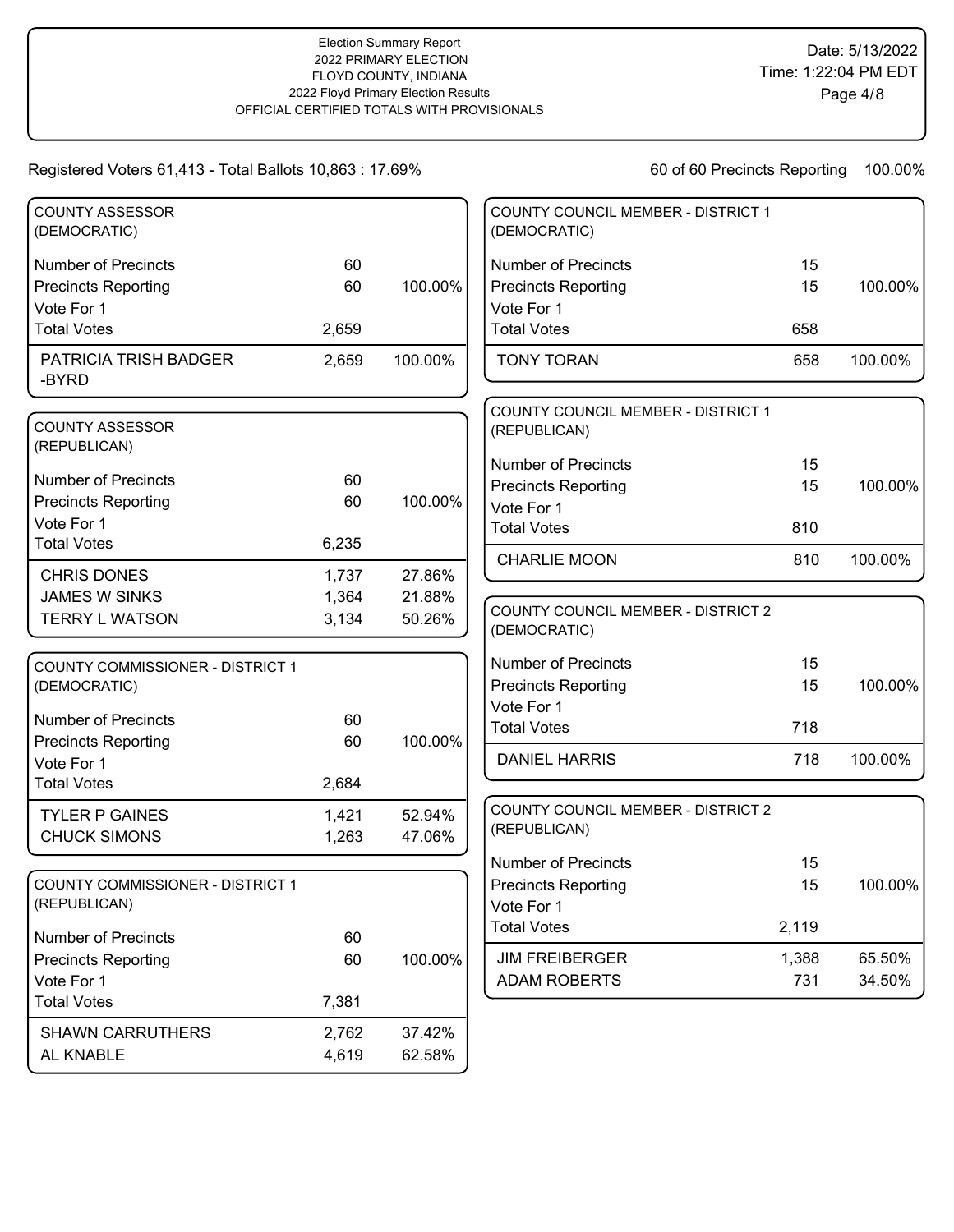| <b>COUNTY COUNCIL MEMBER - DISTRICT 3</b><br>(DEMOCRATIC) |             |         | <b>FRANKLIN TWP. TRUSTEE</b><br>(DEMOCRATIC) |     |         |
|-----------------------------------------------------------|-------------|---------|----------------------------------------------|-----|---------|
| <b>Number of Precincts</b>                                | 17          |         | <b>Number of Precincts</b>                   | 1   |         |
| <b>Precincts Reporting</b><br>Vote For 1                  | 17          | 100.00% | <b>Precincts Reporting</b>                   | 1   | 100.00% |
| <b>Total Votes</b>                                        | 788         |         | <b>Total Votes</b>                           | 0   |         |
| <b>BRIAN A BREWER</b>                                     | 788         | 100.00% | NO CANDIDATE FILED                           |     |         |
| <b>COUNTY COUNCIL MEMBER - DISTRICT 3</b><br>(REPUBLICAN) |             |         | FRANKLIN TWP. TRUSTEE<br>(REPUBLICAN)        |     |         |
| <b>Number of Precincts</b>                                | 17          |         | <b>Number of Precincts</b>                   | 1   |         |
| <b>Precincts Reporting</b>                                | 17          | 100.00% | <b>Precincts Reporting</b>                   | 1   | 100.00% |
| Vote For 1                                                |             |         | Vote For 1                                   |     |         |
| <b>Total Votes</b>                                        | 1,598       |         | <b>Total Votes</b>                           | 104 |         |
| <b>DANNY SHORT</b>                                        | 926         | 57.95%  | MICHAEL THOMPSON                             | 104 | 100.00% |
| <b>BRIAN WEBB</b>                                         | 672         | 42.05%  |                                              |     |         |
| COUNTY COUNCIL MEMBER DISTRICT 4<br>(DEMOCRATIC)          |             |         | FRANKLIN TWP. BOARD MEMBER<br>(DEMOCRATIC)   |     |         |
|                                                           |             |         | <b>Number of Precincts</b>                   | 1   |         |
| <b>Number of Precincts</b>                                | 13          |         | <b>Precincts Reporting</b>                   | 1   | 100.00% |
| <b>Precincts Reporting</b>                                | 13          | 100.00% | Vote For 3                                   |     |         |
| <b>Total Votes</b>                                        | $\mathbf 0$ |         | <b>Total Votes</b>                           | 45  |         |
|                                                           |             |         | <b>ANN HEITKEMPER</b>                        | 22  | 48.89%  |
| NO CANDIDATE FILED                                        |             |         | DONALD R SCHICKEL                            | 23  | 51.11%  |
| COUNTY COUNCIL MEMBER DISTRICT 4<br>(REPUBLICAN)          |             |         | FRANKLIN TWP. BOARD MEMBER<br>(REPUBLICAN)   |     |         |
| <b>Number of Precincts</b>                                | 13          |         | Number of Precincts                          | 1   |         |
| <b>Precincts Reporting</b>                                | 13          | 100.00% | <b>Precincts Reporting</b>                   | 1   | 100.00% |
| Vote For 1                                                |             |         | Vote For 3                                   |     |         |
| <b>Total Votes</b>                                        | 2,329       |         | <b>Total Votes</b>                           | 99  |         |
| <b>DENISE ANN KONKLE</b>                                  | 1,197       | 51.40%  | <b>JOSEPH ZAMORANO</b>                       | 99  | 100.00% |
| <b>DOUG WACKER</b>                                        | 1,132       | 48.60%  |                                              |     |         |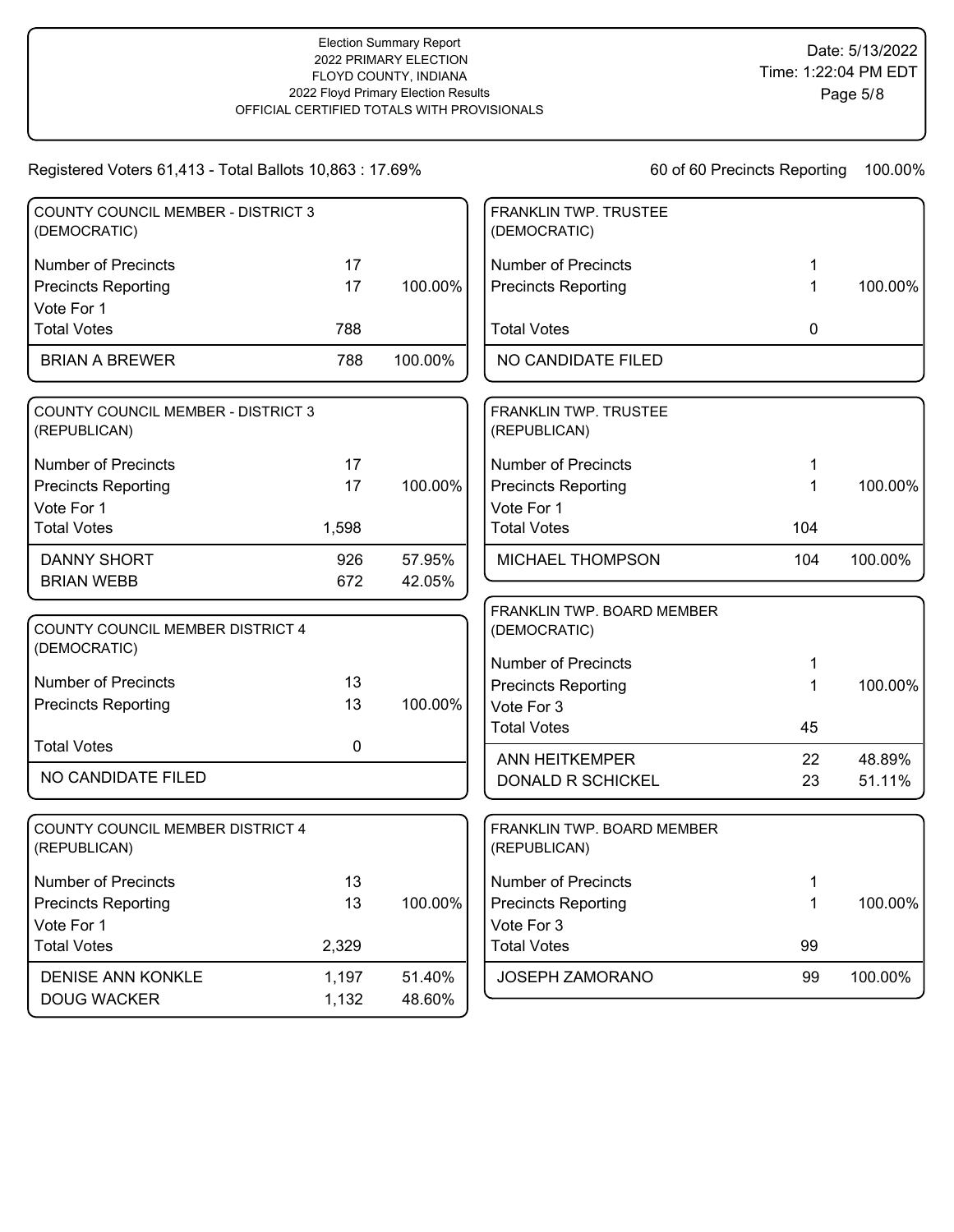| <b>GEORGETOWN TWP. TRUSTEE</b><br>(DEMOCRATIC) |                |         | <b>GREENVILLE TWP. TRUSTEE</b><br>(DEMOCRATIC)      |       |         |
|------------------------------------------------|----------------|---------|-----------------------------------------------------|-------|---------|
| <b>Number of Precincts</b>                     | 7              |         | <b>Number of Precincts</b>                          | 6     |         |
| <b>Precincts Reporting</b>                     | $\overline{7}$ | 100.00% | <b>Precincts Reporting</b>                          | 6     | 100.00% |
| <b>Total Votes</b>                             | 0              |         | Vote For 1<br><b>Total Votes</b>                    | 226   |         |
| NO CANDIDATE FILED                             |                |         | <b>VICKIE TENCER</b>                                | 226   | 100.00% |
| <b>GEORGETOWN TWP. TRUSTEE</b><br>(REPUBLICAN) |                |         | <b>GREENVILLE TWP. TRUSTEE</b><br>(REPUBLICAN)      |       |         |
| <b>Number of Precincts</b>                     | 7              |         | <b>Number of Precincts</b>                          | 6     |         |
| <b>Precincts Reporting</b>                     | $\overline{7}$ | 100.00% | <b>Precincts Reporting</b>                          | 6     | 100.00% |
| Vote For 1                                     |                |         | Vote For 1                                          |       |         |
| <b>Total Votes</b>                             | 1,184          |         | <b>Total Votes</b>                                  | 839   |         |
| DEE A RONEY                                    | 1,184          | 100.00% | MARY JO LOOP                                        | 839   | 100.00% |
| GEORGETOWN TWP. BOARD MEMBER<br>(DEMOCRATIC)   |                |         | <b>GREENVILLE TWP. BOARD MEMBER</b><br>(DEMOCRATIC) |       |         |
| Number of Precincts                            | 7              |         | <b>Number of Precincts</b>                          | 6     |         |
| <b>Precincts Reporting</b>                     | $\overline{7}$ | 100.00% | <b>Precincts Reporting</b>                          | 6     | 100.00% |
| Vote For 3                                     |                |         | Vote For 3                                          |       |         |
| <b>Total Votes</b>                             | 321            |         | <b>Total Votes</b>                                  | 370   |         |
| <b>MELISSA S FRY</b>                           | 321            | 100.00% | ANN P MCNALLY                                       | 205   | 55.41%  |
|                                                |                |         | <b>CAROL C NORTON</b>                               | 165   | 44.59%  |
| GEORGETOWN TWP. BOARD MEMBER<br>(REPUBLICAN)   |                |         | <b>GREENVILLE TWP. BOARD MEMBER</b><br>(REPUBLICAN) |       |         |
| <b>Number of Precincts</b>                     | 7              |         |                                                     |       |         |
| <b>Precincts Reporting</b>                     | $\overline{7}$ | 100.00% | <b>Number of Precincts</b>                          | 6     |         |
| Vote For 3                                     |                |         | <b>Precincts Reporting</b>                          | 6     | 100.00% |
| <b>Total Votes</b>                             | 2,475          |         | Vote For 3<br><b>Total Votes</b>                    |       |         |
| JOY R BLINE                                    | 696            | 28.12%  |                                                     | 2,122 |         |
| <b>LEIGH ANN KOPP</b>                          | 889            | 35.92%  | <b>CHERYL MATTHEWS</b>                              | 438   | 20.64%  |
| <b>ED SNELLING</b>                             | 890            | 35.96%  | <b>DAVE MATTHEWS</b>                                | 551   | 25.97%  |
|                                                |                |         | PATTY NELSON                                        | 555   | 26.15%  |
|                                                |                |         | <b>KEVIN WILLIAR</b>                                | 578   | 27.24%  |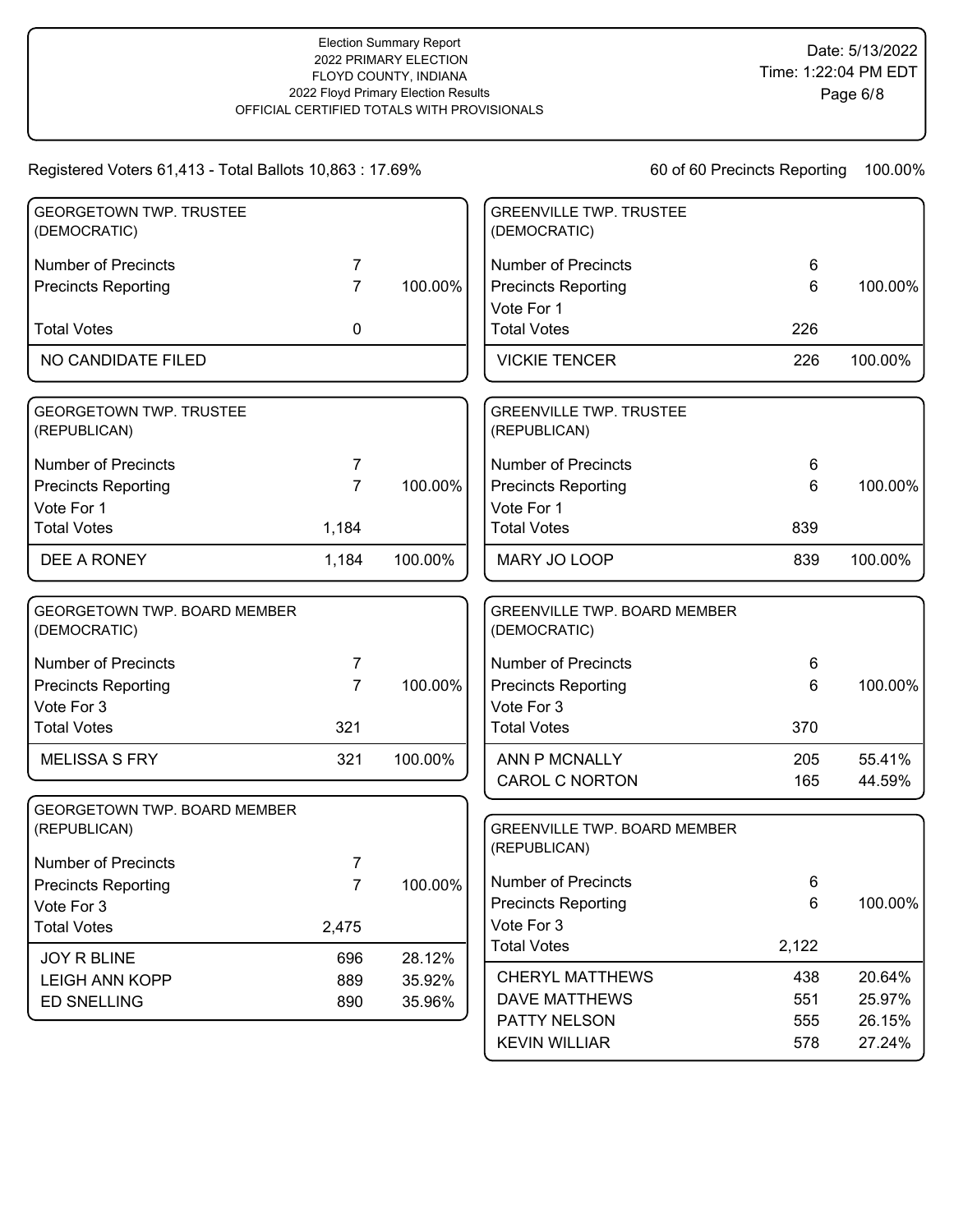| LAFAYETTE TWP. TRUSTEE<br>(DEMOCRATIC)      |                |         | NEW ALBANY TWP. TRUSTEE<br>(DEMOCRATIC)      |       |         |
|---------------------------------------------|----------------|---------|----------------------------------------------|-------|---------|
| <b>Number of Precincts</b>                  | 7              |         | <b>Number of Precincts</b>                   | 39    |         |
| <b>Precincts Reporting</b>                  | $\overline{7}$ | 100.00% | <b>Precincts Reporting</b>                   | 39    | 100.00% |
| Vote For 1                                  |                |         | Vote For 1                                   |       |         |
| <b>Total Votes</b>                          | 322            |         | <b>Total Votes</b>                           | 1,814 |         |
| <b>EMILY BATLINER BICKERS</b>               | 322            | 100.00% | <b>DAVID BREWER</b>                          | 1,814 | 100.00% |
| LAFAYETTE TWP. TRUSTEE<br>(REPUBLICAN)      |                |         | NEW ALBANY TWP. TRUSTEE<br>(REPUBLICAN)      |       |         |
| <b>Number of Precincts</b>                  | 7              |         | <b>Number of Precincts</b>                   | 39    |         |
| <b>Precincts Reporting</b>                  | $\overline{7}$ | 100.00% | <b>Precincts Reporting</b>                   | 39    | 100.00% |
| Vote For 1                                  |                |         | Vote For 1                                   |       |         |
| <b>Total Votes</b>                          | 1,053          |         | <b>Total Votes</b>                           | 2,910 |         |
| <b>JEFF WILLIAMS</b>                        | 1,053          | 100.00% | <b>D M BAGSHAW</b>                           | 2,910 | 100.00% |
| LAFAYETTE TWP. BOARD MEMBER<br>(DEMOCRATIC) |                |         | NEW ALBANY TWP. BOARD MEMBER<br>(DEMOCRATIC) |       |         |
| <b>Number of Precincts</b>                  | 7              |         | <b>Number of Precincts</b>                   | 39    |         |
| <b>Precincts Reporting</b>                  | $\overline{7}$ | 100.00% | <b>Precincts Reporting</b>                   | 39    | 100.00% |
| Vote For 3                                  |                |         | Vote For 3                                   |       |         |
| <b>Total Votes</b>                          | 745            |         | <b>Total Votes</b>                           | 4,579 |         |
| <b>BETTY BATLINER</b>                       | 260            | 34.90%  | <b>STEVEN WILLIAM BONIFER</b>                | 1,317 | 28.76%  |
| <b>BARBARA ZIPP LAMB</b>                    | 261            | 35.03%  | <b>RICK COCHRAN</b>                          | 1,410 | 30.79%  |
| <b>JEREMY SHUMATE</b>                       | 224            | 30.07%  | <b>MAX GOSMAN</b>                            | 890   | 19.44%  |
|                                             |                |         | <b>CEDDRIKA L PORTER</b>                     | 962   | 21.01%  |
| LAFAYETTE TWP. BOARD MEMBER<br>(REPUBLICAN) |                |         |                                              |       |         |
|                                             |                |         | NEW ALBANY TWP. BOARD MEMBER<br>(REPUBLICAN) |       |         |
| Number of Precincts                         | 7              |         |                                              |       |         |
| <b>Precincts Reporting</b>                  | $\overline{7}$ | 100.00% | <b>Number of Precincts</b>                   | 39    |         |
| Vote For 3                                  |                |         | <b>Precincts Reporting</b>                   | 39    | 100.00% |
| <b>Total Votes</b>                          | 2,255          |         | Vote For 3                                   |       |         |
| <b>JIMMY CUMMINS</b>                        | 691            | 30.64%  | <b>Total Votes</b>                           | 6,287 |         |
| <b>CHRISTY MCDANIEL</b>                     | 856            | 37.96%  | <b>ANN CARRUTHERS</b>                        | 2,199 | 34.98%  |
| <b>BOB SNOOK</b>                            | 708            | 31.40%  | <b>BOB HORNUNG</b>                           | 2,375 | 37.78%  |
|                                             |                |         | <b>VICTORIA SANCHEZ</b>                      | 1,713 | 27.25%  |